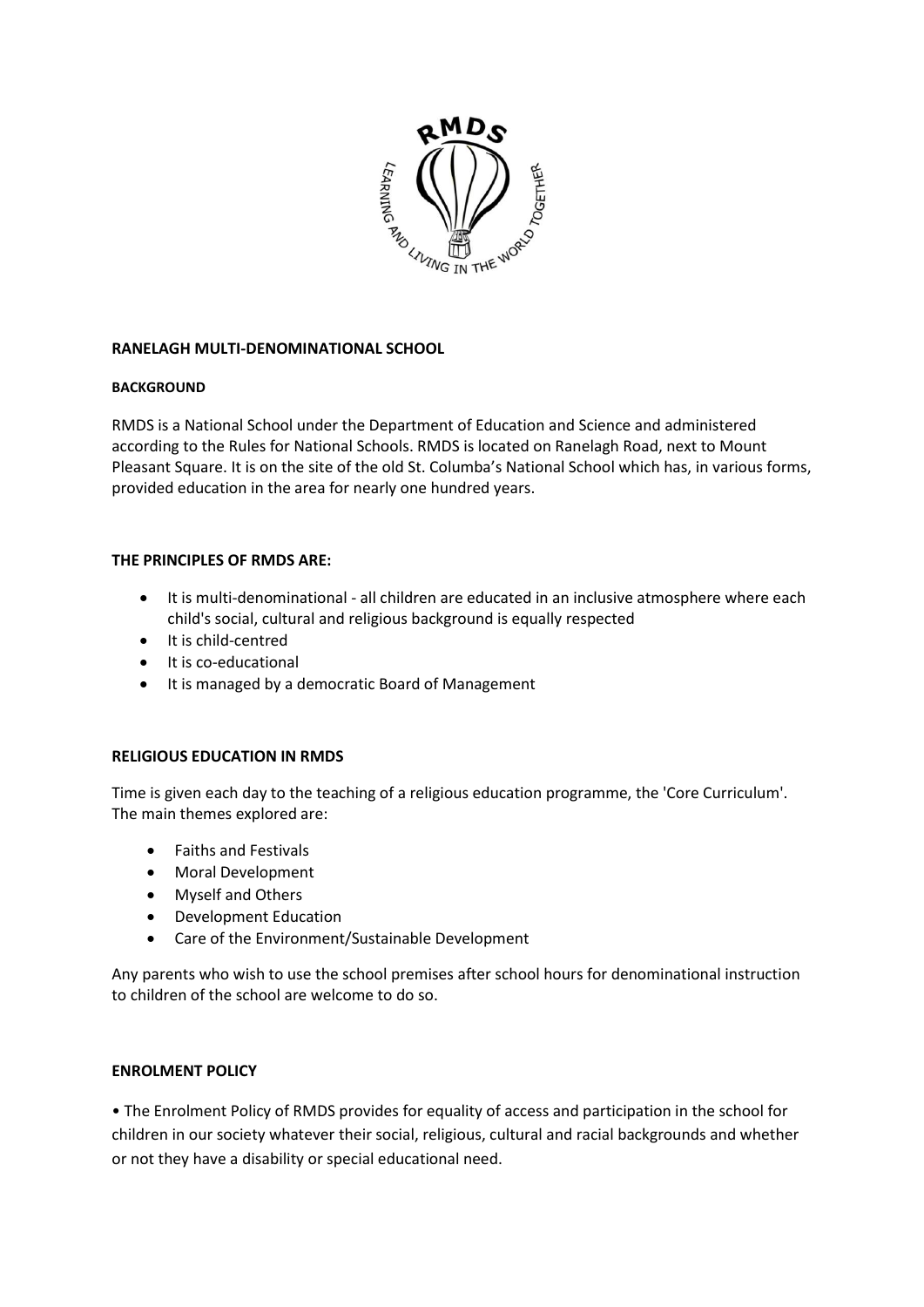## • **A child must be at least 4 years of age before 1st September to start school.**

• While recognising the right of parents to enrol their child in the school of their choice, the Board of Management reserves the right to determine the maximum number of children in each class subject to Department of Education and Science policy and the RMDS enrolment process.

• Since RMDS receives more applications than we can accommodate, parents seeking to enrol their child in RMDS should submit a completed pre-enrolment application form for their child as soon as possible after the child is born/ adopted/ fostered. Children are placed on the pre-enrolment list based on date of receipt of pre-enrolment application. A separate application form should be completed for each child.

• Junior Infant places will be offered in the following order:

1. Places will initially be offered to children on the pre-enrolment list who have a sibling in the school – in order of their place on the pre -enrolment list.

2. Remaining places will be offered to children on the pre-enrolment list, in order of their place on the pre-enrolment list.

3. If the incoming Junior Infants class based on steps 1 and 2 above would fail to assist the school's commitment to an ethos of diversity and inclusiveness, the Board of Management has the discretion to offer up to three (3) of these Junior Infant places within the class to children further down the list who would assist this goal.

Where Junior Infant places that have been accepted are subsequently cancelled, they will be offered to the remaining children on the pre-enrolment list in accordance with the prioritisation above.

Where a child is offered a place in Junior Infants and entry is deferred, the child's name will be placed on the pre-enrolment list for Junior Infants for the following year on the basis of the date of the original pre -enrolment application. There is no guarantee that a place will be offered in the following year.

Once all places in the incoming Junior Infants class have been filled (which is usually shortly before or during the summer break), a letter issues to all applicants on the pre-enrolment list whose children cannot be offered a place:

- (i) Informing them that their application for a place cannot be met by the school;
- (ii) Informing them that in the event of any late occurring places in Junior Infants, places will be offered to children in order of their place on the pre-enrolment list.
- (iii) Inviting them to inform the school in writing if they want to put their child's name on a waiting list for places in that class that may arise in future years.

If a parent/guardian feels they have been refused a place in the school, they have a right of appeal to the Department of Education and Skills under Section 29 of the Education Act 1998, details on [www.education.ie](http://www.education.ie/)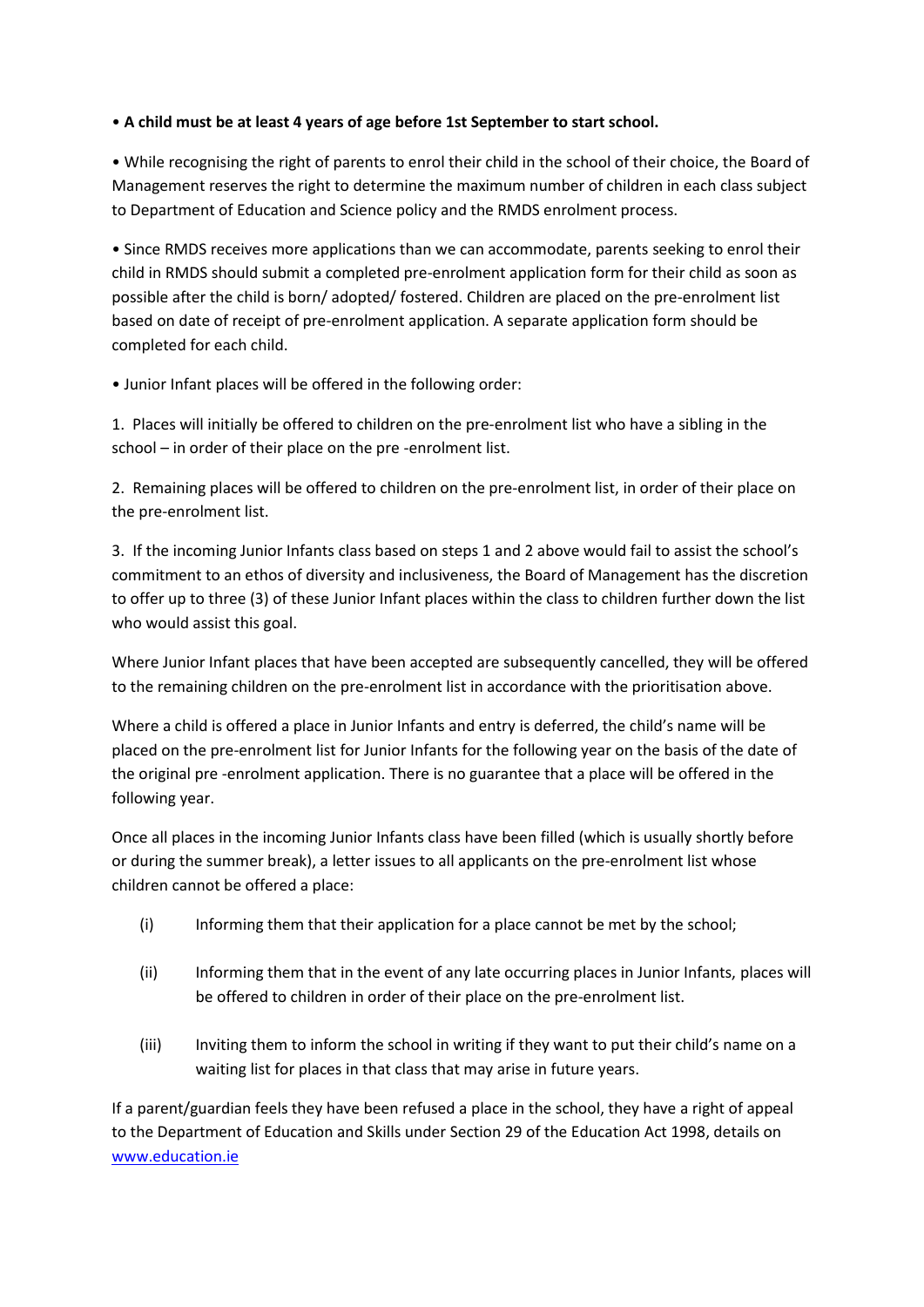When an application form is received for an adopted child or a child in long term foster care, the number of days between the date of adoption or fostering and the date of the application will be calculated and the child will then be placed on the pre-enrolment list as if the application had been received within that number of days after his or her date of birth. If, for example, a child born on 1st November 2000 is adopted on 1 April 2002 and a pre enrolment application is made on 29th April 2002, the application will be treated as if it had been received on 29th November 2000.

In relation to vacancies that may arise up the school, places are offered in class order from Senior Infants upwards to children on the waiting list for those classes with vacancies. In keeping with the school's sibling policy, once one sibling has been offered a place, their remaining siblings on the list are also offered places (subject to vacancies being available in the relevant classes).

Shortly before or during the summer break, a statement as to what constitutes a full school for the forthcoming school year is recorded in the RMDS Board of Management minutes. The concept of a full school is not an exact science in that it is based on consideration of a wide range of factors in any given year such as: Department of Education and Skills regulations regarding class size; maintaining quality of education throughout the school; the school's commitment to multi-denominational education and the number of children in any class with English language education needs; the school's commitment to special education needs and the number of children in any class with special educational needs; health and safety considerations; the overall physical size of the school, the size of individual classrooms, the yard space available to the school.

While taking account of on-going demand for school places, the above factors are weighed each year alongside the school's on-going goal that class sizes should be maintained at as low a level as possible, (i.e., at or below 30) in order to maintain an optimal pupil/teacher ratio and in the interests of the whole school community. The Board of Management considers that the maximum number of pupils in the school should be 240 in eight class years. Furthermore, although total numbers in classes may vary throughout the school (due to attrition or for other reasons that may arise from time to time), the Board of Management considers that the maximum number of pupils in any class should not exceed 32.

This policy is kept under review by the Board of Management and the Patron and will be changed where deemed necessary and appropriate.

July 2016